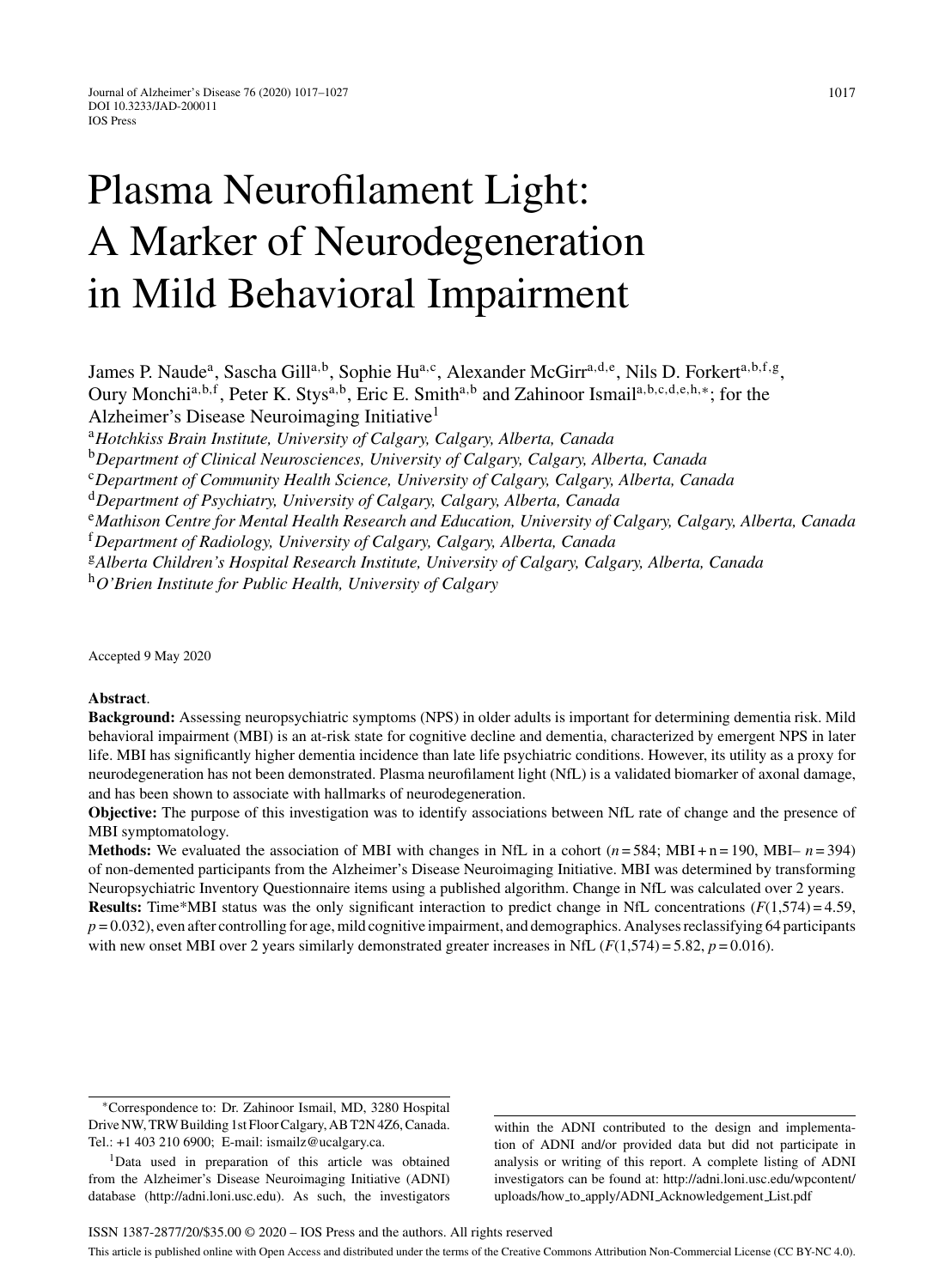**Conclusion:** These findings suggest MBI is a clinical proxy of early phase neurodegeneration with putative utility in identifying those at dementia risk. MBI can be used as a case ascertainment approach to capture those at high risk for cognitive decline and dementia, and is an important construct for clinicians dealing with cognitive and neuropsychiatric symptomatology in older adults.

Keywords: Alzheimer's disease, mild behavioral impairment, mild cognitive impairment, neurodegeneration, neurofilament light, neuropsychiatric symptoms

## **INTRODUCTION**

Alzheimer's disease (AD) is the most widespread form of dementia. It is a neurodegenerative disease characterized by progressive cognitive impairment and functional decline, as well as neuropsychiatric symptoms (NPS) [1]. Worldwide, approximately 47 million individuals are living with dementia with an expected 131 million projected by 2050 [2]. Functional connectivity changes and dementia proteinopathies can occur 20 years in advance of memory symptoms [3]; however, AD clinical trials have been unsuccessful in finding a disease-modifying drug, with poor recruitment and retention of participants in the early phase of disease being cited as a primary reason [4]. The initial patient with dementia described by Alois Alzheimer over 100 years ago, Auguste D, presented to hospital not with cognitive symptoms, but with NPS of emotional dysregulation and suspiciousness, *followed* by cognitive symptoms. Yet, this message has been lost over time, with the embrace of a cognocentric model of dementia. Incorporating a systematic approach to case ascertainment using NPS may improve clinical trial design [5], and offer more insight into the nature of later life psychiatric symptoms for appropriate risk assessment and treatment.

Although NPS have traditionally been underappreciated in advance of dementia, emerging research has consistently demonstrated the relevance of NPS for predicting future cognitive decline in pre-dementia populations [6–9]. Mild behavioral impairment (MBI) is a validated neurobehavioral syndrome that describes later-life onset of sustained NPS as an atrisk state for incident cognitive decline and dementia [10–12]. MBI may even be the earliest manifestation of a neurodegenerative disease in some, emerging before cognitive decline. Within the MBI diagnostic framework [10], relevant NPS are categorized into five domains, namely: decreased drive and motivation (apathy) [13], emotional dysregulation (mood and anxiety symptoms) [14], impulse dyscontrol (agitation, aggression, impulsivity, abnormal reinforcement, and reward) [15], social inappropriateness (impaired social cognition) [16], and abnormal perception or thought content (psychotic symptoms, i.e., hallucinations and delusions) [17], which are examined independently and collectively for risk assessment. MBI is relatively simple to capture using a brief informant rated scale for NPS [18]. To determine the biological correlates of this clinical syndrome, additional biomarker identification of MBI is required. Specifically, there is a need to identify minimally-invasive biomarkers that can validate MBI as a way to capture the disease early, and track progression and neurodegeneration. Cerebrospinal fluid (CSF) biomarkers, positron emission tomography (PET), and detailed neuropsychological testing are scientifically valid approaches to early detection, but are not feasible at a population level. Straightforward cost-effective approaches are urgently needed [5]. Recent investigations have revealed blood-based biomarkers as a potential target to fill this void [19–22].

Neurofilament light (NfL) is an axoskeletal protein that is involved in maintaining the shape and structure of neurons [23]. NfL is highly expressed in large-caliber myelinated axons and is released into the brain interstitial fluid, following axonal injury [24]. Historically obtained from CSF, NfL has recently been identified as a biomarker of neurodegeneration that can be obtained minimallyinvasively from plasma samples [19, 25]. In a recently published study, plasma NfL measured using the ultra-sensitive single molecule array (Simoa) assay [26] was particularly high in patients with mild cognitive impairment (MCI) and patients with AD dementia with  $\text{A}\beta$  pathologic features. Additionally, high plasma NfL correlated with poor cognition and AD-related atrophy (baseline and longitudinally) and brain hypometabolism (longitudinally) [19]. The objective of this study was to determine the association of baseline MBI symptoms and plasma NfL change over a period of two years. Our cohort consisted of pre-dementia participants from the Alzheimer's Disease Neuroimaging Initia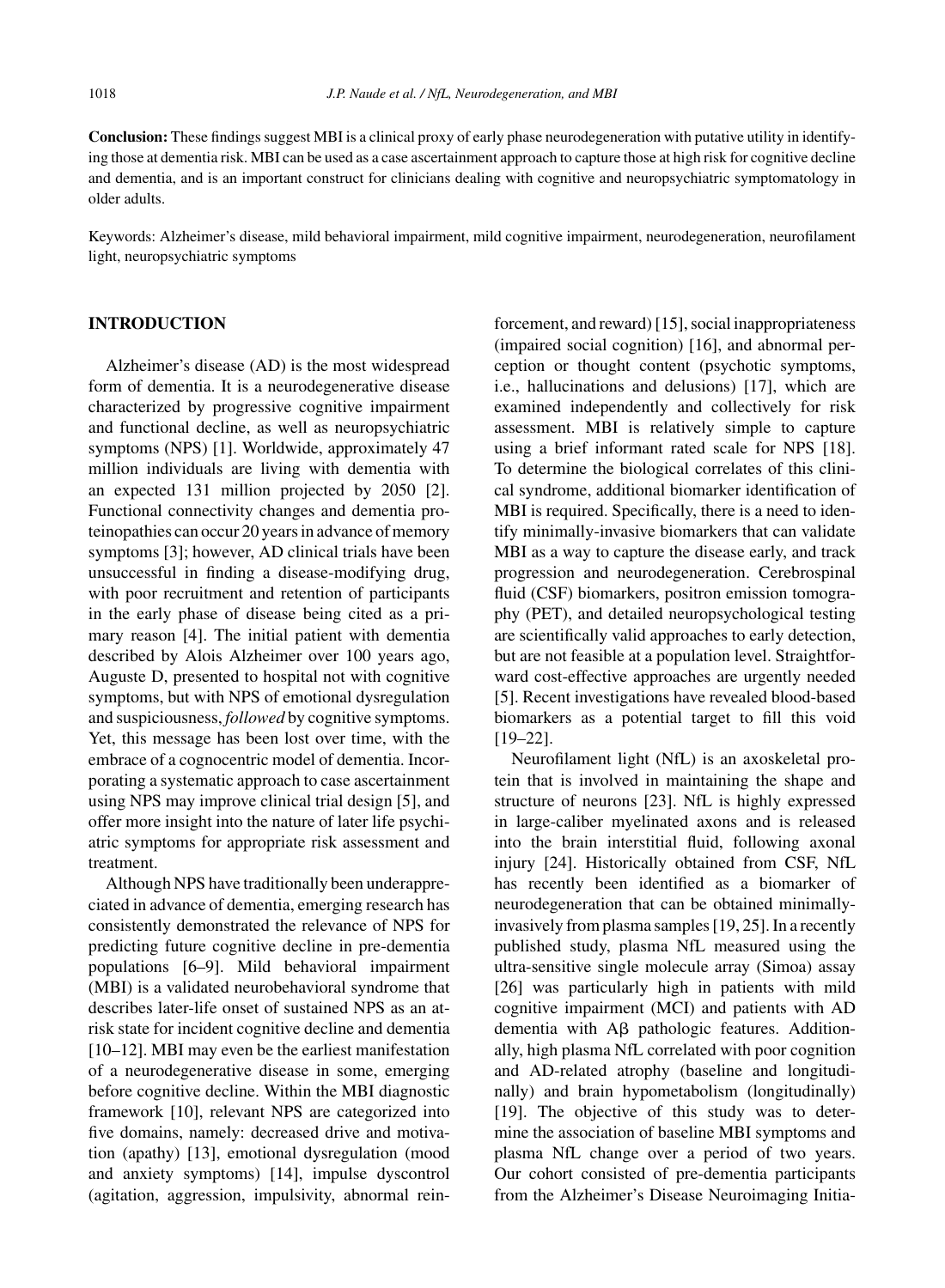tive (ADNI). We hypothesized that non-demented participants with MBI symptomatology at baseline (MBI+) would have increased rates of NfL change, reflecting faster NfL accumulation due to neurodegeneration, when compared to those without baseline MBI symptomatology (MBI–).

## **MATERIALS AND METHODS**

# *Alzheimer's disease neuroimaging initiative participants*

The ADNI is a public-private partnership launched in 2003 with the goal of testing whether biological markers, clinical, and neuropsychological assessments can be combined to monitor progression of MCI and early AD. Data from ADNI1, ADNIGO, and ADNI2 cohorts were used in this study. Quantified NfL data, diagnostic status, demographic information, and Neuropsychiatric Inventory Questionnaire (NPI-Q) scores were extracted for 584 pre-dementia participants.

Participants were between 55 and 93 years of age at their first NfL visit, English or Spanish speakers, and consented to their data being included in the study. Cognitive classification into MCI or normal cognition (NC) was based upon the ADNI criteria (found at [http://adni.loni.usc.edu/wp](http://adni.loni.usc.edu/wp-content/uploads/2010/09/ADNI_GeneralProceduresManual.pdf)content/uploads/2010/09/ADNI GeneralProcedures Manual.pdf).

## *MBI status*

The MBI checklist (MBI–C) is the case ascertainment instrument developed to capture MBI [18]. However, it is a relatively new scale not yet incorporated into ADNI. Thus, MBI status was approximated by a transformation of NPI-Q scores using a published algorithm [27]. Ten NPS domains from the NPI-Q were used to operationalize the five ISTAART-AA MBI domains of decreased motivation (NPI-Q apathy/indifference); emotional/ affective dysregulation (NPI-Q depression/dysphoria, anxiety, elation/euphoria); impulse dyscontrol (NPI-Q agitation/aggression, irritability/lability, aberrant motor behavior); social inappropriateness (NPI-Q disinhibition); and abnormal perception or through content (NPI-Q delusions, hallucinations). To obtain the MBI total score, these five transformed domains were added together.

NPI-Q scores obtained within six months from the first available NfL reading were used in this approximation. An MBI score was calculated from the sum of the five transformed MBI domains. Participants with an MBI total score >1 were considered MBI+ and participants with an MBI total score of zero were considered MBI–. Participants with a baseline MBI total score of 1 were excluded from the study due to diagnostic uncertainty. Figure 1 outlines how the sample population was obtained from the ADNI longitudinal plasma NfL dataset. Participants were excluded from this analysis if: 1) the NPI-Q was not administered within six months of the baseline NfL value; 2) an NfL value was not available two years after the first visit, and; 3) there was no baseline cognitive status determined at the NPI-Q visit.

## *NfL quantification*

One board certified laboratory technician conducted ultrasensitive enzyme linked immunosorbent assays on a single molecule array (SIMOA) platform at the University of Gothenburg, Sweden, to quantify NfL levels [19]. Further details of the procedure can be found at [http://adni.loni.usc.edu.](http://adni.loni.usc.edu)



Fig. 1. Flowchart depicting how the sample population was obtained from the ADNI database, stratified by MBI status at baseline. Those with a transformed MBI score of greater than 1 were considered MBI+, whereas those with an MBI score of 0 were considered MBI-. <sup>1</sup>Participant identified as having a suspected NfL data entry error at the initial visit was removed  $(n = 1)$ . <sup>2</sup>Participants with AD at baseline were removed  $(n=230)$ . <sup>3</sup>Participants who had an MBI score of 1  $(n=99)$  were removed.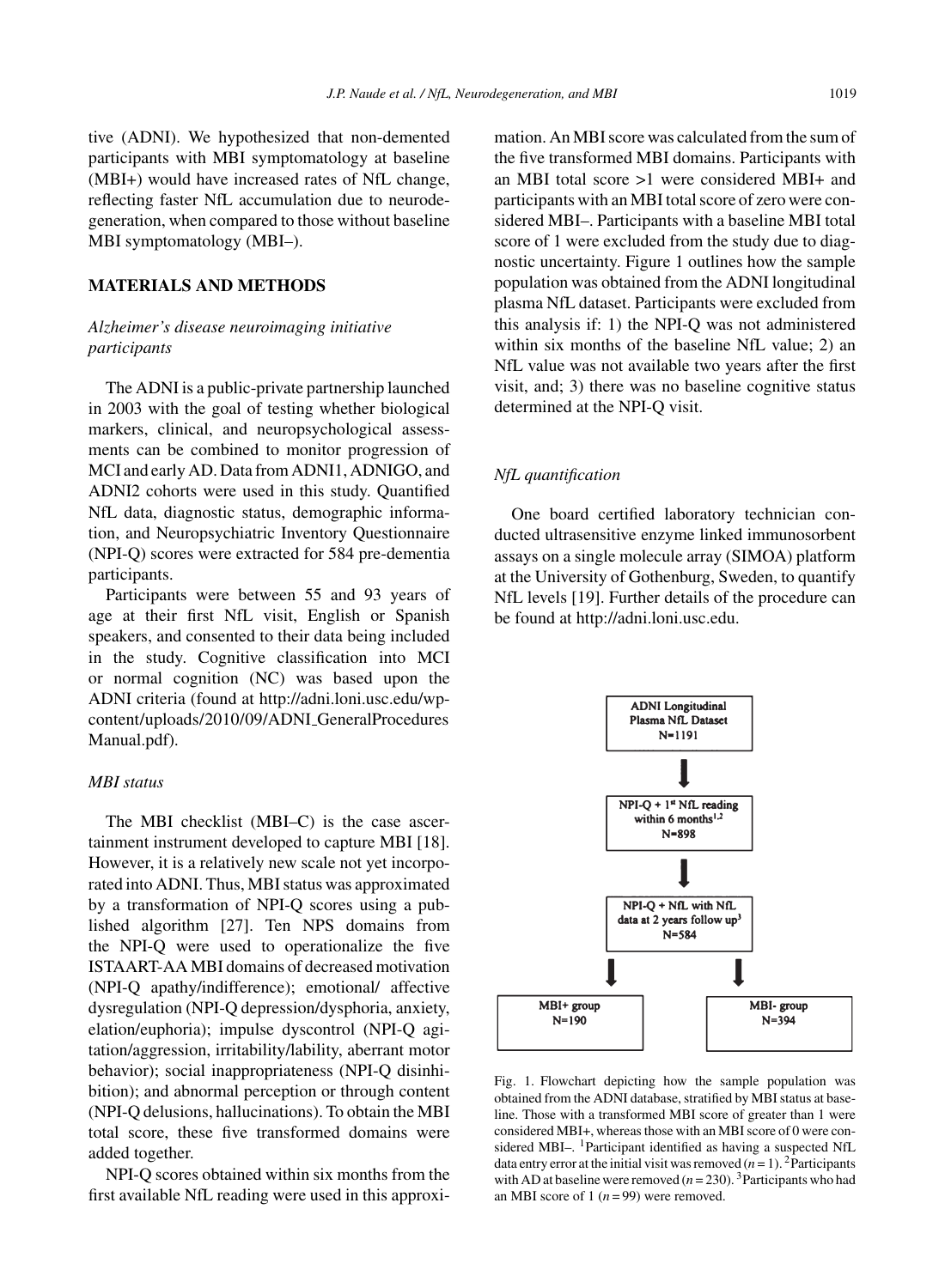| Item                         | $MBI-(n=394)$                 | $MBI+(n=190)$                 | <b>Test Statistic</b> |         |  |
|------------------------------|-------------------------------|-------------------------------|-----------------------|---------|--|
|                              | Mean $\pm$ SD or <i>n</i> (%) | Mean $\pm$ SD or <i>n</i> (%) |                       |         |  |
| Age                          | $74.39 \pm 7.37$              | $72.93 \pm 7.37$              | $t(582) = 2.25$       | 0.025   |  |
| Female, $N(\%)$              | 199(50.5)                     | 70 (36.8)                     | $x^2 = 9.63$          | 0.002   |  |
| Years of education           | $16.56 \pm 2.70$              | $16.03 \pm 2.65$              | $t(582) = 2.23$       | 0.026   |  |
| Mild cognitive impairment    | 174 (44.2)                    | 156(82.1)                     | $x^2 = 75.08$         | < 0.001 |  |
| $NfL$ concentration $(ng/L)$ | $39.05 \pm 22.38$             | $36.43 \pm 18.25$             | $t(582) = 1.40$       | 0.161   |  |

Table 1 Baseline demographic information stratified by MBI status at baseline  $(N = 584)$ 

## *Statistical analysis*

All statistical analyses were carried out in SPSS v24. Baseline continuous variables were analyzed with Student's *t*-test or Mann-Whitney U test and dichotomous variables were analyzed with chi-square tests. We utilized repeated measures ANOVA to determine whether the change in NfL concentration over two years was significantly different between MBI+ and MBI– subjects, and then repeated the analyses including statistically significant clinical and demographic differences between MBI+ and MBI– groups as covariates in the model (specifically, age, sex, education, and MCI status). Huynh-Feldt correction was applied. Alpha was set at <0.05.

#### *Data availability*

Data used in this study is available from ADNI.

## **RESULTS**

Demographic and clinical variables are detailed in Table 1. The MBI+ group was significantly younger, had fewer years of education, more males, and was more likely to have a diagnosis of MCI at baseline than the MBI– group.

The repeated measures ANOVA without covariates identified statistically significant contributions from Time  $(F(1,582) = 29.66, p < 0.001)$  and Time\*MBI status  $(F(1,582) = 5.37, p = 0.021)$ . A full-factorial repeated measures ANOVA was then performed including significant demographic and clinical differences as covariates. The results of these analyses are detailed in Table 2 and Fig. 2A. Main effects for age and MCI were observed, with no other main effects. Time\*MBI status was the only significant interaction associated with change in NfL concentrations  $(F(1,574 = 4.59, p = 0.032)$  at 2 years. This corresponds to an average increase in NfL of  $2.42 \pm 16.16$  ng/L in the MBI– group and  $6.01 \pm 20.12$ ng/L in the MBI+ group.

| Table 2                                                       |
|---------------------------------------------------------------|
| Multivariate repeated measures ANOVA model results with base- |
| line definition of MBI                                        |

| Model term                           | F(1,574) | p      | Partial |
|--------------------------------------|----------|--------|---------|
|                                      |          |        | Eta     |
|                                      |          |        | Squared |
| <b>Between-Subjects Main Effects</b> |          |        |         |
| Age                                  | 212.75   | <0.001 | 0.103   |
| Sex                                  | 1.11     | 0.890  | 0.002   |
| Education                            | 0.39     | 0.530  | 0.001   |
| MBI-Baseline                         | 0.19     | 0.890  | 0.000   |
| MCI                                  | 10.11    | 0.002  | 0.017   |
| Within-Subjects Contrasts            |          |        |         |
| Time                                 | 0.004    | 0.951  | 0.000   |
| Time*Age                             | 1.52     | 0.217  | 0.003   |
| Time*Sex                             | 0.20     | 0.653  | 0.000   |
| Time*Education                       | 0.86     | 0.352  | 0.002   |
| Time*MBI-Baseline                    | 4.59     | 0.032  | 0.008   |
| Time*MCI                             | 0.00     | 0.958  | 0.000   |
| Time*MBI-Baseline*Sex                | 0.26     | 0.610  | 0.000   |
| Time*MBI–Baseline*MCI                | 0.09     | 0.762  | 0.000   |
| Time*MCI*Sex                         | 1.66     | 0.198  | 0.000   |
| Time*Sex*MBI–Baseline*MCI            | 0.46     | 0.494  | 0.001   |

Between subjects parameters included: MBI, MCI, and sex. Covariates included: age and years of education.



Fig. 2. Estimated marginal NfL concentration means from the full factorial model including covariates by MBI status. Error bars indicate  $\pm$  standard error of the mean. Figure 2a is stratified by MBI status at baseline, while Fig. 2b combines participants with emergent MBI + during the follow-up period with the baseline MBI positive participants.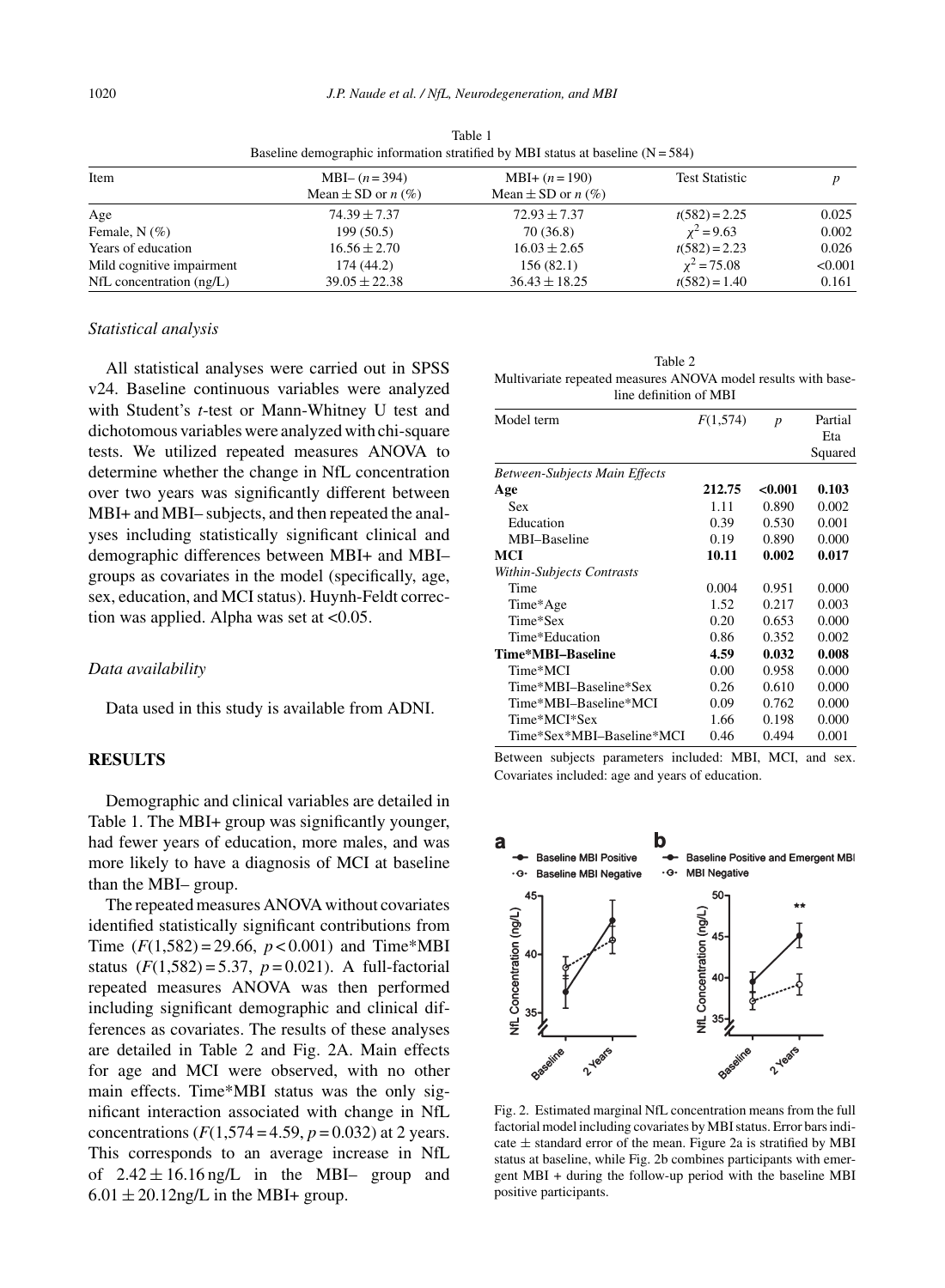cantly higher NfL concentration at baseline (42.74 ± 26.30 versus 37.92 ± 20.28; Mann-Whitney *U*  $= 2.23$ ,  $p = 0.025$ ). We pooled the baseline MBI+ and emergent MBI cases into a single group and repeated the full-factorial model (see Table 3 and Fig. 2B). This identified a statistically significant contribution by MBI(Baseline + Emergent) status  $(F(1,574) = 4.83, p = 0.028)$ , Time  $(F(1,582 =$ 27.24,  $p < 0.001$ ) Time\*MBI(Baseline + Emergent) status  $(F(1,574) = 5.82, p = 0.016)$ , and Time\*MBI(Baseline + Emergent)\*Sex  $(F(1,574)$  = 4.34, *p* = 0.038). Tukey's *post-hoc* tests revealed separation between MBI(Baseline + Emergent) and MBI negative participants at 2 years, and while the effect of sex did not reach significance the effect appeared to be driven by increases in NfL in females.

# **DISCUSSION**

To the best of our knowledge, the relationship between NfL and MBI has never been longitudinally characterized in a pre-dementia sample. Our data support the hypothesis that MBI is a valid risk marker for neurodegeneration, as indicated by greater increase in NfL over two years in individuals with

Over the 2-year follow-up period, an additional 64 participants who were classified as MBI– at baseline went on to develop emergent MBI symptomology (MBI score  $\geq$  1). Compared to individuals who were MBI– and did not develop NPS over the follow-up period, these individuals had a signifiMBI. By studying participants with normal cognition and MCI, this study was able to increase our understanding of the development of MCI and dementia, which will be extremely valuable in enhancing early detection.

MBI represents the neurobehavioral axis of predementia risk states, as a complement to the neurocognitive axis represented by subjective cognitive decline (SCD) and MCI. Thus far, clinical and imaging/biomarker studies have validated MBI as a risk state and marker of early disease. Cross-sectional studies have associated MBI with a specific cognitive profile in pre-dementia [28] and Parkinson's disease [29], and longitudinal data have demonstrated faster cognitive decline in the presence of MBI [12, 28, 30, 31]. Neurobiological correlates of MBI are also emerging. First genetic studies suggest an association of MBI with AD risk genes [32]. Neural correlates of MBI impulse dyscontrol have been associated with micro-structural changes using diffusion tensor MRI [33]. Using the National Institute of Aging-Alzheimer's Association Amyloid Tau Neurodegeneration (ATN) research framework [34], MBI has been validated as a preclinical dementia syndrome, associated with amyloid positivity, in advance of tau and neurodegeneration in older adults with normal cognition, irrespective of the presence or absence of subjective cognitive complaints [35].

NfL has been validated as a biomarker of neurodegeneration, and change in NfL is associated with other well-established correlates of AD [19]. Indeed, NfL change is associated with low fluorodeoxyglu-

| Table 3                                                                                         |  |
|-------------------------------------------------------------------------------------------------|--|
| Multivariate Repeated Measures ANOVA Model Results with Baseline and Emergent Definition of MBI |  |

| Model term                            | F(1,574) |         | Partial Eta |  |
|---------------------------------------|----------|---------|-------------|--|
|                                       |          |         | Squared     |  |
| <b>Between-Subjects Main Effects</b>  |          |         |             |  |
| Age                                   | 213.62   | < 0.001 | 0.271       |  |
| <b>Sex</b>                            | 2.07     | 0.150   | 0.004       |  |
| Education                             | 1.12     | 0.290   | 0.002       |  |
| <b>MBI-Baseline &amp; Emergent</b>    | 4.83     | 0.028   | 0.008       |  |
| MCI                                   | 6.36     | 0.012   | 0.011       |  |
| Within-Subjects Contrasts             |          |         |             |  |
| Time                                  | 0.002    | 0.968   | 0.000       |  |
| Time*Age                              | 1.46     | 0.227   | 0.003       |  |
| Time*Sex                              | 0.07     | 0.779   | 0.000       |  |
| Time*Education                        | 0.98     | 0.322   | 0.002       |  |
| Time*MBI-Baseline & Emergent          | 5.82     | 0.016   | 0.010       |  |
| Time*MCI                              | 0.30     | 0.862   | 0.000       |  |
| Time*MBI-Baseline & Emergent*Sex      | 4.34     | 0.038   | 0.008       |  |
| Time*MBI-Baseline*MCI                 | 0.04     | 0.828   | 0.000       |  |
| Time*MCI*Sex                          | 0.36     | 0.545   | 0.001       |  |
| Time*Sex* MBI-Baseline & Emergent*MCI | 0.009    | 0.923   | 0.000       |  |

Between subjects parameters included: MBI, MCI, and sex. Covariates included: age and years of education.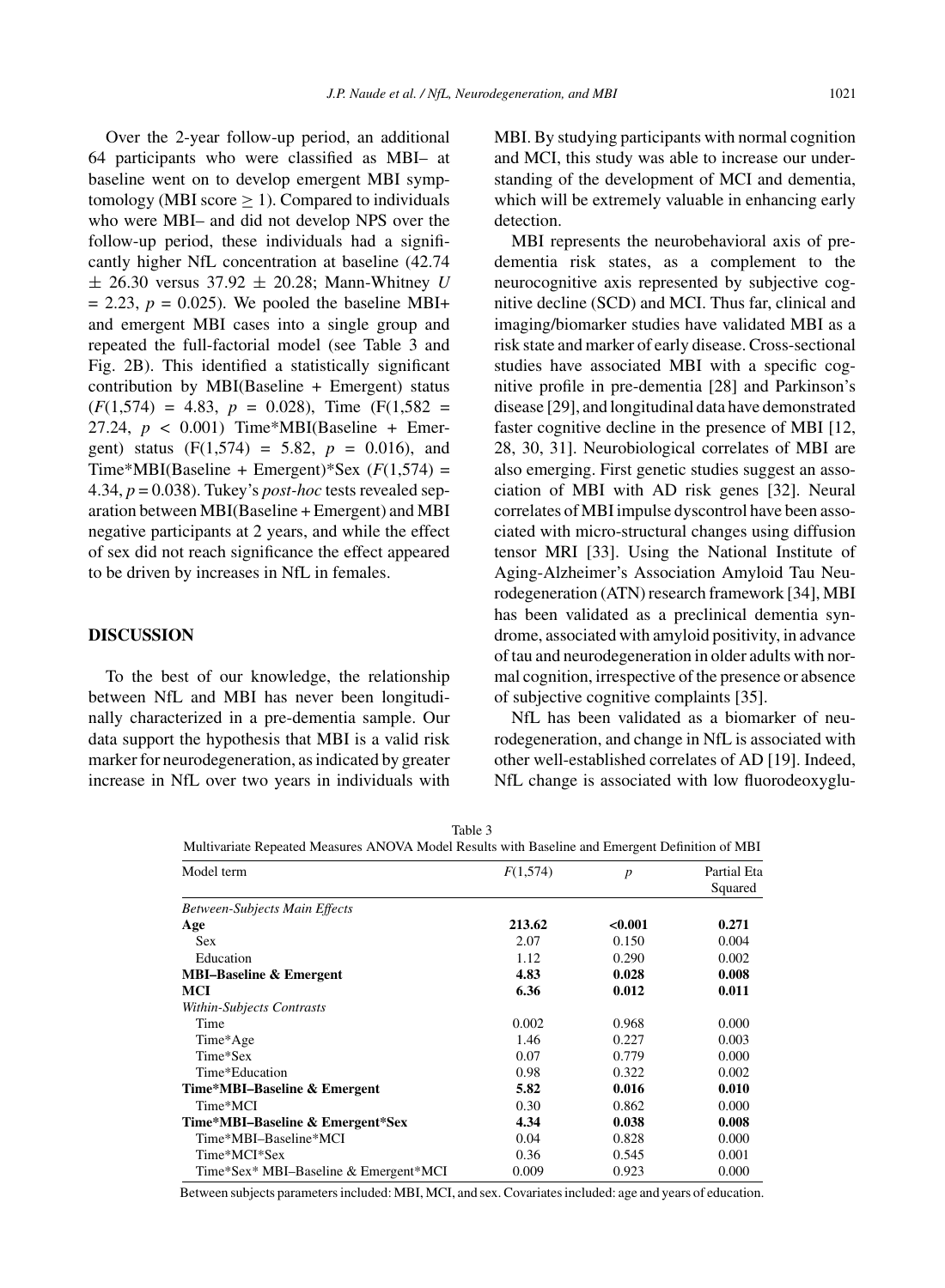cose PET uptake, expansion of ventricular volume, and reduction in cognitive test scores. Additionally, in the MCI population, a change in NfL has been associated with white matter lesions and CSF p/t-tau, which was not observed in cognitively normal and AD groups. Another very recent study from the Mayo Clinic Study of Aging compared CSF and plasma NfL in a sample of 79 participants with disease severity not exceeding an MCI state. No cross-sectional associations between NfL and imaging or cognitive markers were found, but higher baseline plasma and CSF NfL levels were longitudinally associated with worsened outcomes for global cognition and most neuroimaging measures of neurodegeneration [36]. Relevant to the importance of appropriate assessment of later life psychiatric symptoms, two recent studies have assessed differences in serum NfL in behavioral variant FTD (bvFTD) and primary psychiatric conditions (PPC). A German study assessed crosssectional differences in serum NfL levels between bvFTD and PPC (including depression, bipolar disorder, and schizophrenia). In this small-sample study, no significant changes were observed when comparing psychiatric patients with the control group, but elevated Simoa serum NfL levels (>23.7 pg/ml) in bvFTD had 85% sensitivity and 78% specificity in distinguishing of bvFTD from all psychiatric disorders as a combined group [37]. Similarly, a Finnish study comparing 91 participants with FTD and 34 with PPC, demonstrated discriminative utility of the Simoa assay with 79% sensitivity and 85% specificity  $(AUC = 0.830)$  [38]. Cross sectional studies have also suggested large-scale axonal degradation to occur in pre-disease states through investigation of plasma and CSF NfL [23, 39].

Our data extend this body of literature suggesting that NfL is sensitive to domains beyond cognition, to include NPS, which are also associated with neurodegeneration. As these can be among the first noticeable indicators of an impending neurodegenerative disorder, our findings suggest that the NPS clinical phenotype described by MBI constitutes a subtype at risk of accelerated disease progression, captured by NfL rate of change. Using NfL, early disease sensitivity has been suggested by other studies that identified elevated serum, plasma, and CSF levels prior to cognitive symptom onset [39, 40]. Combined, the behavioral aspect communicated by MBI and biological validation provided by NfL could produce a sensitive method to track early phase disease.

Neither age, gender, education, nor baseline cognitive status (NC versus MCI) were significantly associated with the NfL rate of change in this dataset. Consistent with the literature [19], when stratified based on cognitive status alone (MCI versus NC), there were also no significant differences between the two groupings in NfL rate of change. This highlights the sensitivity that MBI provides in identifying nondemented populations at risk of cognitive decline, irrespective of their cognitive status (normal cognition, subjective cognitive decline, MCI). It also helps to confirm the validity of MBI as a marker of not only impending cognitive decline, but of neurodegeneration as well, reinforcing the interpretation that late life NPS are a feature of neurodegeneration. Indeed, the later in life the onset of psychiatric symptomatology, the more likely it is a manifestation of early neurodegenerative disease [14]. This is one of the core constructs of the MBI syndrome, which mandates symptoms be emergent in later life. Additional biological studies also support the relationship between dementia proteinopathies and NPS. Striatal amyloid binding has been associated with anxiety [41], and the early neurodegeneration-associated loss of biogenic amine nuclei can potentially manifest as psychiatric symptomatology [42]. More recently, longitudinal data have demonstrated that cortical amyloid moderates the association between worsening depressive symptoms and declining cognition in older adults [43]. Our study adds to the evidence base that NPS can be a core symptom of neurodegenerative disease, seen in advance of or in concert with cognitive decline, advancing our biological understanding of neuropsychiatric symptomatology in older adults.

It is unclear at this point what are the exact temporal and neurobiological relationships between plasma NfL accumulation and MBI. In the MBI (emergent + baseline) grouping, there was an elevated rate of NfL accumulation alongside the main effect of MBI that was not present in the MBI (baseline) only group. By observing a global, MBI related elevation in plasma NfL only in the group that included emergent MBI symptomology participants, it can be speculated that the degeneration occurred prior to the onset of MBI symptoms. This is reinforced by the separation in plasma NfL concentrations presented at the two-year follow-up visit. In the MBI (emergent + baseline) group, there was a significantly higher plasma NfL concentration at follow-up than the MBI– grouping, which was not observed when stratifying based only on baseline MBI symptomology. As such, the results of the present study suggest that axonal degradation indicated by NfL accumulation may precede the onset of MBI symptomology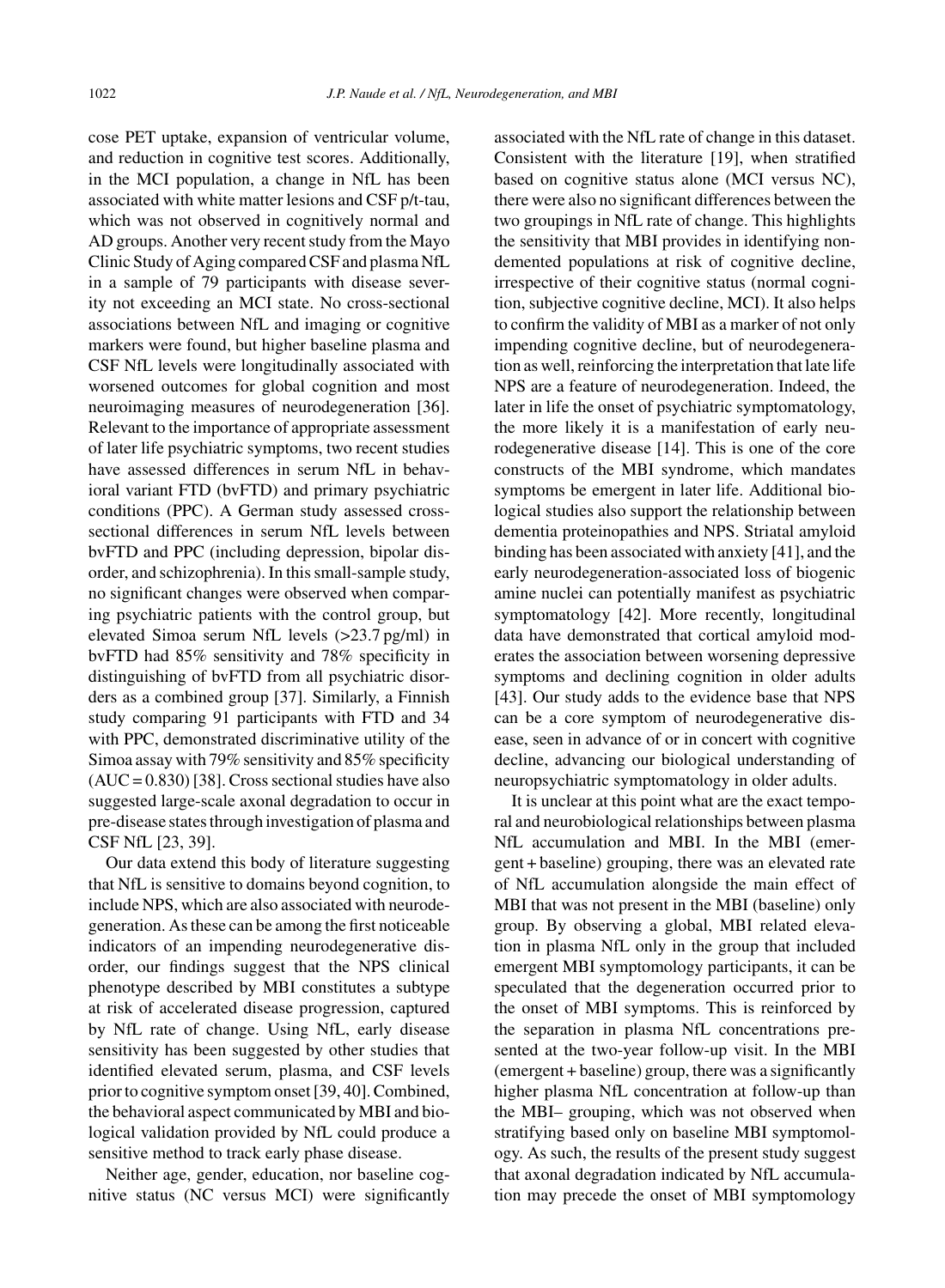in time. We believe these findings with NfL add substantial weight to the notion that MBI has a biological basis and is a manifestation of dementia, in contrast to the reverse causality perspective that NPS may cause cognitive decline and dementia. Alternatively or additionally, there may be a third factor that contributes to both NfL accumulation and MBI symptomology (e.g., dementia proteinopathies). Further studies are required to explore these temporal and neurobiological relationships.

### *Limitations and future directions*

There were several limitations of this study. First, ADNI protocol excludes some participants with NPS due to the assumption that these symptoms represent a psychiatric disorder because of greater symptom severity. Without ascertainment of the natural history of symptoms to determine if they are longstanding/recurrent (and less linked to dementia) or new onset (which may be preclinical or prodromal dementia), potential MBI cases may be lost in ADNI. Second, the NPI-Q was developed specifically for a dementia population, and while it has been used extensively in MCI, it is unclear to what extent it captures NPS in older adults with normal cognition, let alone those that are sustained and emergent in accordance with MBI criteria, for which the MBI–C was explicitly developed. MBI criteria require a 6-month symptom duration to meet syndromic threshold, the NPI-Q has a 1-month reference range. Specifically, using the NPI-Q is an imprecise approach to capture MBI, as evidenced by additional preliminary work we have done. In a recent study of cognitive neurology patients, MBI was present in 83.5% of MCI and 76.5% of SCD using this transformation approach [27]. A similar analysis in an Australian population sample of 1,377 participants with normal cognition, pre-MCI and MCI, found MBI prevalence to be 34.1% [44]. In contrast, in a primary care MBI–C validation study, prevalence was 5.8% in SCD [45] and 14.2% in MCI [46]. Prevalence estimates of MBI using the NPI-Q have been inflated compared to those with the MBI–C due to decreased specificity associated with transient and reactive symptoms captured by a scale with a short reference range [27, 44–46]. To mitigate this loss of specificity, only those with a total MBI score greater than 1 were classified as MBI+, and those with an MBI score of 1 were excluded. While this approach may increase specificity, it may falsely categorize some participants as MBI–. However, including only those with greater severity to

compensate for a shorter duration may still not accurately capture the true MBI signal which is driven by *later life onset* of *sustained* NPS.

Notwithstanding these limitations, using the approach of transforming NPI-Q items to MBI domains has shown to be effective in other studies. Using the National Alzheimer Coordinating Center dataset, transformed NPI-Q scores of 2769 NC participants were used to determine MBI status. In this study, MBI was associated with greater risk of incident cognitive decline and dementia at 3 years compared to those without MBI [31]. In another ADNI study of 341 non-demented individuals, machine learning models demonstrated that MBI score (derived from transformed NPI-Q scores) was as effective as hippocampal volume in predicting dementia diagnosis at 40 months [47]. Similarly, ADNI transformed NPI-Q scores were used to determine the neural correlates of MBI impulse dyscontrol across the cognitive spectrum, from normal cognition through MCI and dementia [33]. These findings support use of the NPI-Q transformation algorithm here, as preliminary foundational work linking MBI and known dementia markers. We believe this is a very good starting point, and a complement to recent ligand-based imaging evidence that MBI is associated with amyloid positivity in cognitive normals [35], and tau positivity in MCI [48]. Overall, the field requires a systematic approach to exploring the link between MBI and dementia biomarkers, and our study is but one step (but the first with NfL to our knowledge), which needs to be replicated in other datasets.

Future studies should also utilize the validated MBI–C [45, 46, 49, 50] to determine MBI status. Use of the MBI–C would also allow appropriate examination in pre-dementia populations of MBI domain specific associations with NfL. The MBI–C is being incorporated into some cohorts (COMPASS-ND Canada [51], PROTECT- UK [12], CatchCog – Netherlands [52], BHR – USA [53], CobTek – France [54], Czech Brain Aging Study-Czech Republic [55], Swedish BioFINDER2 [56]), although data will only emerge slowly. In the meantime, our best approach to explore the association of pre-dementia NPS and dementia biomarkers is to use existing datasets to determine if there are signals, which can be explored further. Additionally, the nascent literature in this field has focused on MBI status in general and has not yet determined rates of cognitive decline for different MBI domains, which are next steps in this rapidly evolving field.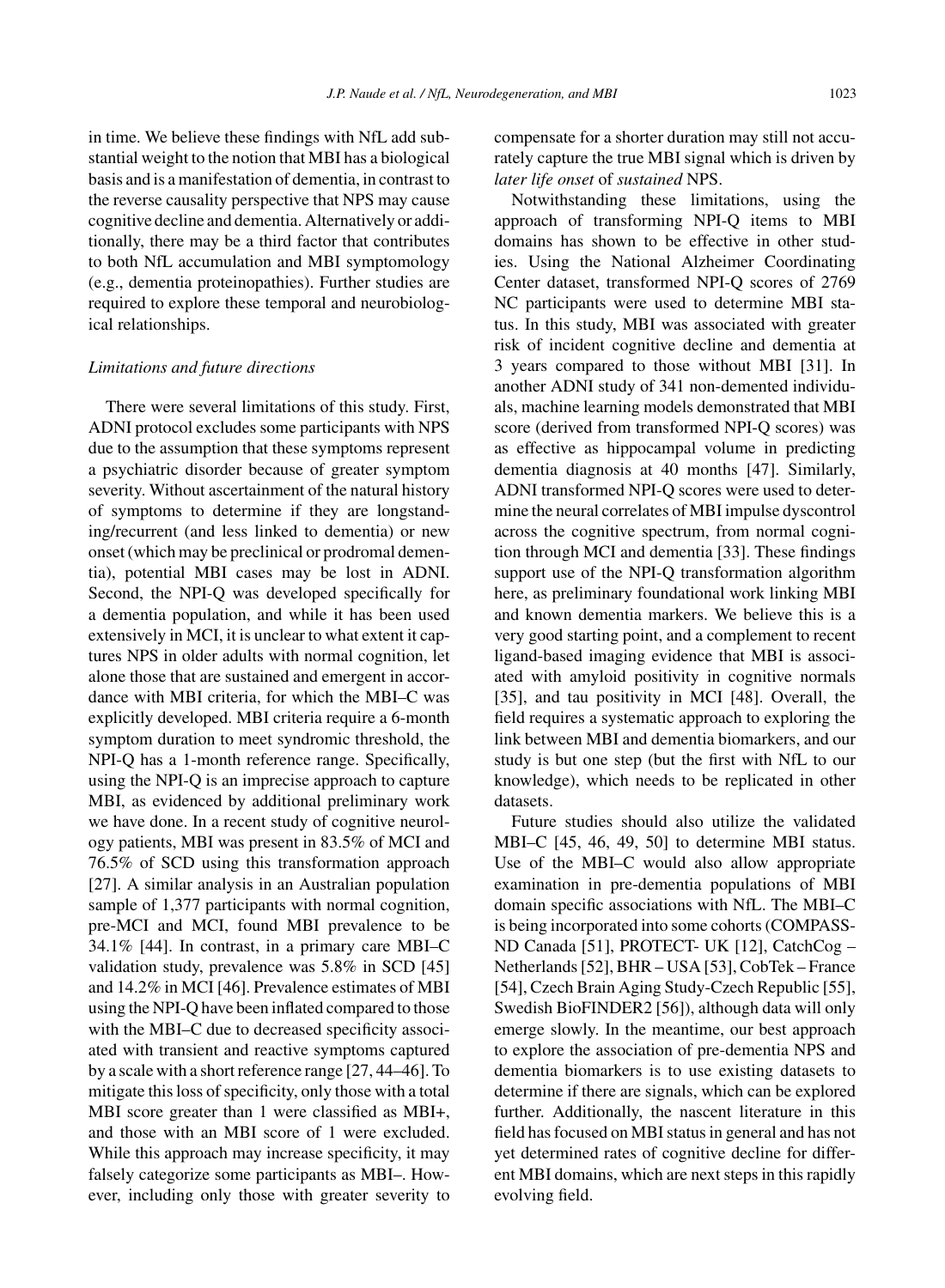## *Conclusions*

This study provides validation of MBI as a marker of early phase neurodegenerative disease, associated with faster disease progression, as measured by NfL. The novelty of this study lies in the examination of a rate of NfL change in relation to MBI symptomatology, adding to the evidence that NPS may be a sentinel sign of early dementia and accelerated neurodegeneration [35]. MBI is a novel approach to dementia detection using an informant rated measurement of NPS that is non-invasive, scalable, and inexpensive. Those screening positive for MBI can be investigated further clinically and considered in primary and secondary prevention clinical trials. Given that MBI is associated with faster cognitive decline and reduced time to dementia, incorporating MBI measurement into clinical trial screening protocols can serve as an efficient, inexpensive, and scalable way to identify those who are at risk for dementia and may have early dementia changes. This approach can address clinical trial issues of high costs, and prohibitive lead-time to demonstrate clinical benefit, increasing power of trials and decreasing the cost due to more efficient patient selection. Additionally, as MBI can be among the first noticeable indicators of an impending neurodegenerative disorder, our findings may suggest that the NPS clinical phenotype described by MBI constitutes a subtype at risk of accelerated disease progression, captured by NfL rate of change. The construct of MBI has immediate impact on the early identification of potential neurodegenerative disease because of ease of administration and cost-effectiveness. MBI also has immediate impact in psychiatric clinical care, identifying those at higher risk for dementia in primary and specialty care clinics due to the emphasis on natural history of psychiatric symptoms, differentiating between chronic/recurrent versus later life emergent symptomatology. These findings will enable assessment of new therapies earlier in the disease course, and determine if treatment can change the course of disease [5].

# **ACKNOWLEDGMENTS**

Data collection and sharing for this project was funded by the Alzheimer's Disease Neuroimaging Initiative (ADNI) (National Institutes of Health Grant U01 AG024904) and DOD ADNI (Department of Defense award number W81XWH-12-2-0012). ADNI is funded by the National Institute on Aging,

the National Institute of Biomedical Imaging and Bioengineering, and through generous contributions from the following: AbbVie, Alzheimer's Association; Alzheimer's Drug Discovery Foundation; Araclon Biotech; BioClinica, Inc.; Biogen; Bristol-Myers Squibb Company; CereSpir, Inc.; Cogstate; Eisai Inc.; Elan Pharmaceuticals, Inc.; Eli Lilly and Company; EuroImmun; F. Hoffmann-La Roche Ltd and its affiliated company Genentech, Inc.; Fujirebio; GE Healthcare; IXICO Ltd.; Janssen Alzheimer Immunotherapy Research & Development, LLC.; Johnson & Johnson Pharmaceutical Research & Development LLC.; Lumosity; Lundbeck; Merck & Co., Inc.; Meso Scale Diagnostics, LLC.; NeuroRx Research; Neurotrack Technologies; Novartis Pharmaceuticals Corporation; Pfizer Inc.; Piramal Imaging; Servier; Takeda Pharmaceutical Company; and Transition Therapeutics. The Canadian Institutes of Health Research is providing funds to support ADNI clinical sites in Canada. Private sector contributions are facilitated by the Foundation for the National Institutes of Health [\(http://www.fnih.org](http://www.fnih.org)). The grantee organization is the Northern California Institute for Research and Education, and the study is coordinated by the Alzheimer's Therapeutic Research Institute at the University of Southern California. ADNI data are disseminated by the Laboratory for Neuro Imaging at the University of Southern California.

This research was funded by the Alzheimer's Society of Calgary via the Hotchkiss Brain Institute, and the Alberta Innovates Summer Research Studentship award.

Authors' disclosures available online [\(https://](https://www.j-alz.com/manuscript-disclosures/20-0011r2) [www.j-alz.com/manuscript-disclosures/20-0011r2\)](https://www.j-alz.com/manuscript-disclosures/20-0011r2).

## **REFERENCES**

- [1] McKhann GM, Knopman DS, Chertkow H, Hyman BT, Jack Jr CR, Kawas CH, Klunk WE, Koroshetz WJ, Manly JJ, Mayeux R (2011) The diagnosis of dementia due to Alzheimer's disease: recommendations from the National Institute on Aging-Alzheimer's Association workgroups on diagnostic guidelines for Alzheimer's disease. *Alzheimers Dement* **7**, 263-269.
- [2] Ponjoan A, Garre-Olmo J, Blanch J, Fages E, Alves-Cabratosa L, Mart´i-Lluch R, Comas-Cuf´i M, Parramon D, Garcia-Gil M, Ramos R (2019) Epidemiology of dementia: prevalence and incidence estimates using validated electronic health records from primary care. *Clin Epidemiol* **11**, 217-228.
- [3] Reiman EM, Quiroz YT, Fleisher AS, Chen K, Velez-Pardo C, Jimenez-Del-Rio M, Fagan AM, Shah AR, Alvarez S, Arbelaez A, Giraldo M, Acosta-Baena N, Sperling RA,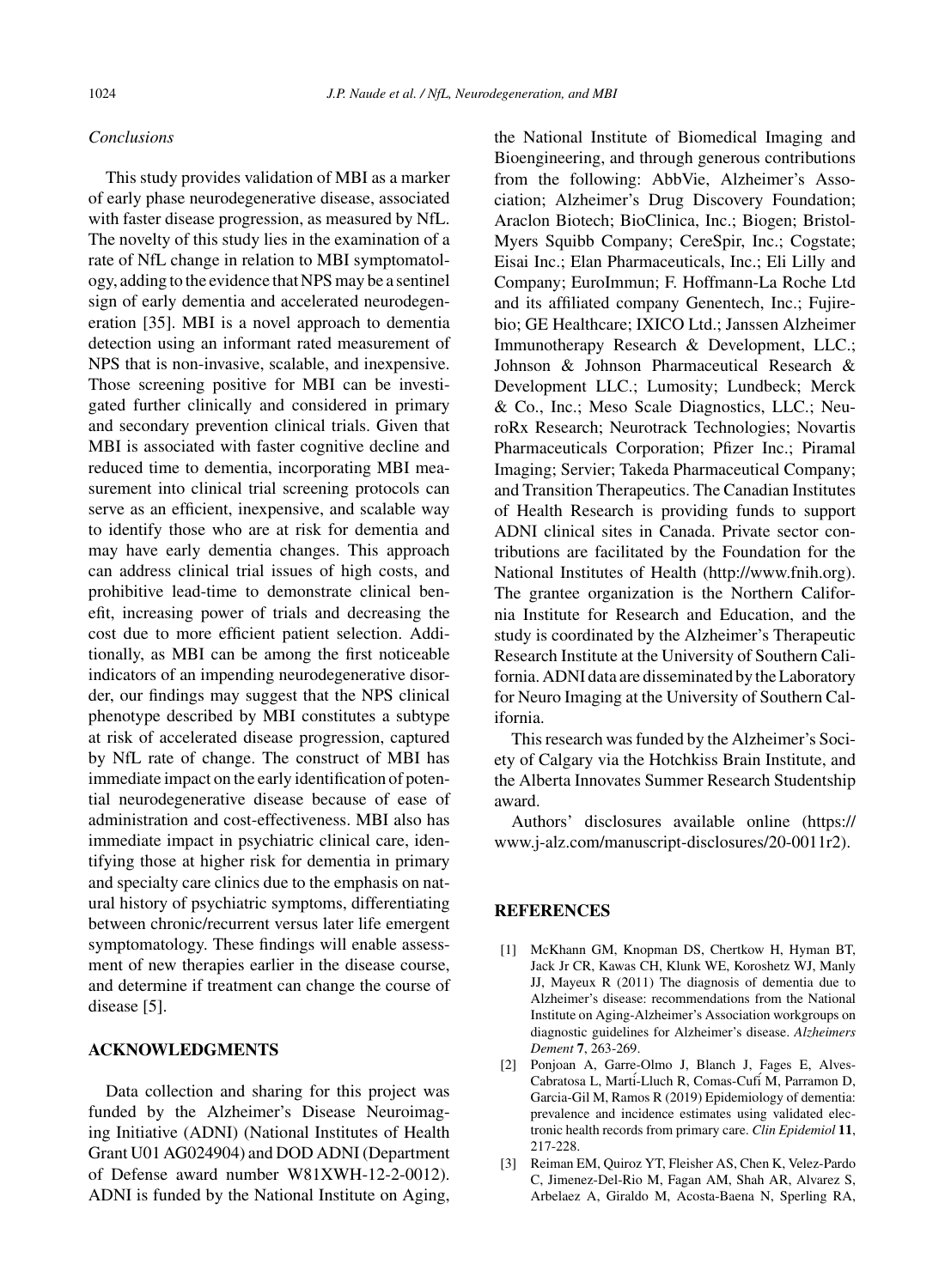Dickerson B, Stern CE, Tirado V, Munoz C, Reiman RA, Huentelman MJ, Alexander GE, Langbaum JB, Kosik KS, Tariot PN, Lopera F (2012) Brain imaging and fluid biomarker analysis in young adults at genetic risk for autosomal dominant Alzheimer's disease in the presenilin 1 E280A kindred: a case-control study. *Lancet Neurol* **11**, 1048-1056.

- [4] Gauthier S, Albert M, Fox N, Goedert M, Kiyipelto M, Mestre-Ferrandiz J, Middleton LT (2016) Why has therapy development for dementia failed in the last two decades? *Alzheimers Dement* **12**, 60-64.
- [5] Mortby ME, Black SE, Gauthier S, Miller DS, Porsteinsson A, Smith EE, Ismail Z (2018) Dementia clinical trial implications of mild behavioral impairment. *Int Psychogeriatr* **30**, 171-175.
- [6] Geda YE, Roberts RO, Mielke MM, Knopman DS, Christianson TJ, Pankratz VS, Boeve BF, Sochor O, Tangalos EG, Petersen RC, Rocca WA (2014) Baseline neuropsychiatric symptoms and the risk of incident mild cognitive impairment: A population-based study. *Am J Psychiatry* **171**, 572-581.
- [7] Rosenberg PB, Mielke MM, Appleby BS, Oh ES, Geda YE, Lyketsos CG (2013) The association of neuropsychiatric symptoms in MCI with incident dementia and Alzheimer disease. *Am J Geriatr Psychiatry* **21**, 685-695.
- [8] Masters MC, Morris JC, Roe CM (2015) "Noncognitive" symptoms of early Alzheimer disease: a longitudinal analysis. *Neurology* **84**, 617-622.
- [9] Wise EA, Rosenberg PB, Lyketsos CG, Leoutsakos JM (2019) Time course of neuropsychiatric symptoms and cognitive diagnosis in National Alzheimer's coordinating centers volunteers. *Alzheimers Dement (Amst)* **11**, 333- 339.
- [10] Ismail Z, Smith EE, Geda Y, Sultzer D, Brodaty H, Smith G, Agüera-Ortiz L, Sweet R, Miller D, Lyketsos CG (2016) Neuropsychiatric symptoms as early manifestations of emergent dementia: provisional diagnostic criteria for mild behavioral impairment. *Alzheimers Dement* **12**, 195- 202.
- [11] Taragano FE, Allegri RF, Heisecke SL, Martelli MI, Feldman ML, Sánchez V, García VA, Tufro G, Castro DM, Leguizamón PP (2018) Risk of conversion to dementia in a mild behavioral impairment group compared to a psychiatric group and to a mild cognitive impairment group. *J Alzheimers Dis* **62**, 227-238.
- [12] Creese B, Brooker H, Ismail Z, Wesnes KA, Hampshire A, Khan Z, Megalogeni M, Corbett A, Aarsland D, Ballard C (2019) Mild behavioral impairment as a marker of cognitive decline in cognitively normal older adults. *Am J Geriatr Psychiatry* **27**, 823-834.
- [13] Sherman C, Liu CS, Herrmann N, Lanctot KL (2018) Prevalence, neurobiology, and treatments for apathy in prodromal dementia. *IntPsychogeriatr* **30**, 177-184.
- [14] Ismail Z, Gatchel J, Bateman DR, Barcelos-Ferreira R, Chantillon M, Jaeger J, Donovan NJ, Mortby ME (2018) Affective and emotional dysregulation as pre-dementia risk markers: exploring the mild behavioral impairment symptoms of depression, anxiety, irritability, and euphoria. *Int Psychogeriatr* **30**, 185-196.
- [15] Bateman DR, Gill S, Hu S, Foster ED, Ruthirakuhan MT, Sellek AF, Mortby ME, Matušková V, Ng KP, Tarawneh RM, Freund-Levi Y, Kumar S, Gauthier S, Rosenberg PB, Oliveira FFd, Devanand DP, Ballard C, Ismail Z (2020) Agitation and impulsivity in mid and late life as possible risk markers for incident dementia. *Alzheimers Dement (N Y)*, in press.
- [16] Desmarais P, Lanctot KL, Masellis M, Black SE, Herrmann N (2018) Social inappropriateness in neurodegenerative disorders. *Int Psychogeriatr* **30**, 197-207.
- [17] Fischer CE, Aguera-Ortiz L (2018) Psychosis and dementia: risk factor, prodrome, or cause? *Int Psychogeriatr* **30**, 209- 219.
- [18] Ismail Z, Aguera-Ortiz L, Brodaty H, Cieslak A, Cummings J, Fischer CE, Gauthier S, Geda YE, Herrmann N, Kanji J, Lanctot KL, Miller DS, Mortby ME, Onyike CU, Rosenberg PB, Smith EE, Smith GS, Sultzer DL, Lyketsos C, Istaart N-P (2017) The mild behavioral impairment checklist (MBI–C): arating scale for neuropsychiatric symptoms in pre- dementia populations. *J Alzheimers Dis* **56**, 929-938.
- [19] Mattsson N, Cullen NC, Andreasson U, Zetterberg H, Blennow K (2019) Association between longitudinal plasma neurofilament light and neurodegeneration in patients with alzheimer disease. *JAMA Neurol* **76**, 791-799.
- [20] Weston PSJ, Poole T, Ryan NS, Nair A, Liang Y, Macpherson K, Druyeh R, Malone IB, Ahsan RL, Pemberton H, Klimova J, Mead S, Blennow K, Rossor MN, Schott JM, Zetterberg H, Fox NC (2017) Serum neurofilament light in familial Alzheimer disease: a marker of early neurodegeneration. *Neurology* **89**, 2167-2175.
- [21] Gaiottino J, Norgren N, Dobson R, Topping J, Nissim A, Malaspina A, Bestwick JP, Monsch AU, Regeniter A, Lindberg RL, Kappos L, Leppert D, Petzold A, Giovannoni G, Kuhle J (2013) Increased neurofilament light chain blood levels in neurodegenerative neurological diseases. *PLoS One* **8**, e75091.
- [22] Mattsson N, Andreasson U, Zetterberg H, Blennow K, Alzheimer's Disease Neuroimaging Initiative (2017) Association of plasma neurofilament light with neurodegeneration in patients with Alzheimer disease. *JAMA Neurol* **74**, 557-566.
- [23] Lewczuk P, Ermann N, Andreasson U, Schultheis C, Podhorna J, Spitzer P, Maler JM, Kornhuber J, Blennow K, Zetterberg H (2018) Plasma neurofilament light as a potential biomarker of neurodegeneration in Alzheimer's disease. *Alzheimers Res Ther* **10**, 71.
- [24] Hampel H, O'Bryant SE, Molinuevo JL, Zetterberg H, Masters CL, Lista S, Kiddle SJ, Batrla R, Blennow K (2018) Blood-based biomarkers for Alzheimer disease: mapping the road to the clinic. *Nat Rev Neurol* **14**, 639-652.
- [25] Benedet AL, Ashton NJ, Pascoal TA, Leuzy A, Mathotaarachchi S, Kang MS, Therriault J, Savard M, Chamoun M, Scholl M, Zimmer ER, Gauthier S, Labbe A, Zetterberg H, Blennow K, Neto PR (2019) Plasma neurofilament light associates with Alzheimer's disease metabolic decline in amyloid-positive individuals. *Alzheimers Dement (Amst)* **11**, 679-689.
- [26] Rohrer JD, Woollacott IO, Dick KM, Brotherhood E, Gordon E, Fellows A, Toombs J, Druyeh R, Cardoso MJ, Ourselin S (2016) Serum neurofilament light chain protein is a measure of disease intensity in frontotemporal dementia. *Neurology* **87**, 1329-1336.
- [27] Sheikh F, Ismail Z, Mortby ME, Barber P, Cieslak A, Fischer K, Granger R, Hogan DB, Mackie A, Maxwell CJ, Menon B, Mueller P, Patry D, Pearson D, Quickfall J, Sajobi T, Tse E, Wang M, Smith EE, PROMPT registry investigators (2018) Prevalence of mild behavioral impairment in mild cognitive impairment and subjective cognitive decline, and its association with caregiver burden. *Int Psychogeriatr* **30**, 233-244.
- [28] Cano J, Chan V, Kan CN, Chen C, Hilal S, Venketasubramanian N, Xu X (2018) Mild behavioral impairment: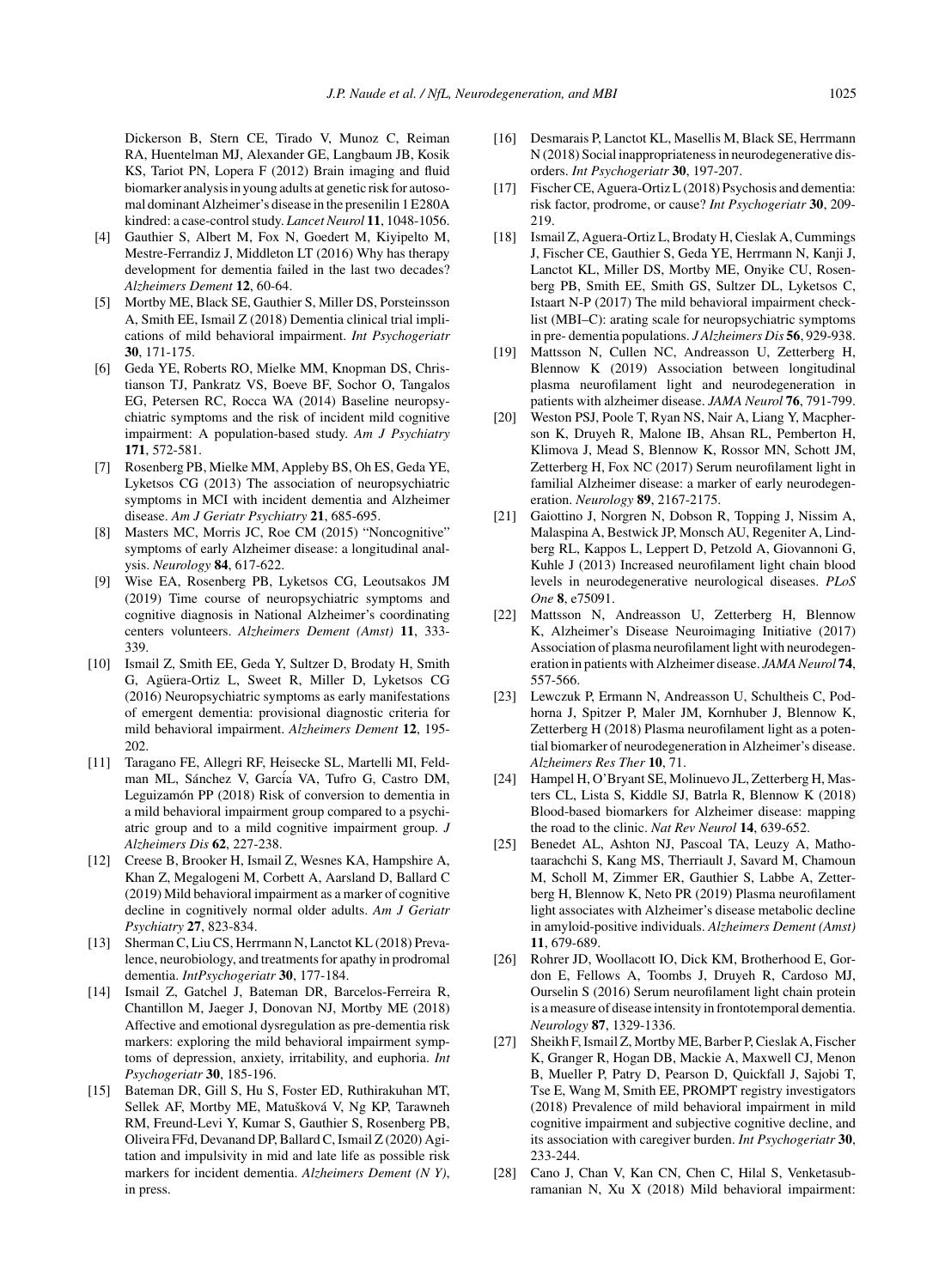prevalence in clinical setting and cognitive correlates. *Alzheimers Dement* **14**, 639-640.

- [29] Yoon E, Ismail Z, Hanganu A, Kibreab M, Hammer T, Cheetham J, Kathol I, Sarna JR, Martino D, Furtado S, Monchi O (2019) Mild behavioral impairment is linked to worse cognition and brain atrophy in Parkinson's disease. *Neurology* **93**, e766-e777.
- [30] Matsuoka T, Ismail Z, Narumoto J (2019) Prevalence of mild behavioral impairment and risk of dementia in a psychiatric outpatient clinic. *J Alzheimers Dis* **70**, 505-513.
- [31] Ismail Z, Hu S, Gill S, Forkert ND, Smith EE (2019) Subjective cognitive decline (SCD) and mild behavioral impairment (MBI) together predict mild cognitive impairment at 3 years better than either syndrome alone. *Alzheimers Dement* **15 (7 Suppl)**, P1535-P1536.
- [32] Andrews SJ, Ismail Z, Anstey KJ, Mortby M (2018) Association of Alzheimer's genetic loci with mild behavioral impairment. *Am J Med Genet B Neuropsychiatr Genet* **177**, 727-735.
- [33] Gill S, Wang M, Forkert ND, MacMaster FP, Smith EE, Ismail Z (2019) Diffusion tensor imaging in pre-dementia risk states: white matter atrophy findings in mild behavioral impairment.*Neurology* **92**, P5.1-025.
- [34] Jack Jr CR, Bennett DA, Blennow K, Carrillo MC, Dunn B, Haeberlein SB, Holtzman DM, Jagust W, Jessen F, Karlawish J (2018) NIA-AA research framework: toward a biological definition of Alzheimer's disease. *Alzheimers Dement* **14**, 535-562.
- [35] Lussier FZ, Pascoal TA, Chamoun M, Therriault J, Tissot C, Savard M, Kang MS, Mathotaarachchi S, Benedet AL, Parsons M, Qureshi MNI, Thomas ÉM, Shin M, Dion L-A, Massarweh G, Soucy J-P, Tsai I-H, Vitali P, Ismail Z, Rosa-Neto P, Gauthier S (2020) Mild behavioral impairment is associated with  $\beta$ -amyloid but not tau or neurodegeneration in cognitively intact elderly individuals. *Alzheimers Dement* **16**, 192-199.
- [36] Mielke MM, Syrjanen JA, Blennow K, Zetterberg H, Vemuri P, Skoog I, Machulda MM, Kremers WK, Knopman DS, Jack C, Jr., Petersen RC, Kern S (2019) Plasma and CSF neurofilament light: relation to longitudinal neuroimaging and cognitive measures. *Neurology* **93**, e252-e260.
- [37] Al Shweiki MR, Steinacker P, Oeckl P, Hengerer B, Danek A, Fassbender K, Diehl-Schmid J, Jahn H, Anderl-Straub S, Ludolph AC (2019) Neurofilament light chain as a blood biomarker to differentiate psychiatric disorders from behavioural variant frontotemporal dementia. *J Psychiatr Res* **113**, 137-140.
- [38] Katisko K, Cajanus A, Jääskeläinen O, Kontkanen A, Hartikainen P, Korhonen VE, Helisalmi S, Haapasalo A, Koivumaa-Honkanen H, Herukka S-K (2020) Serum neurofilament light chain is a discriminative biomarker between frontotemporal lobar degeneration and primary psychiatric disorders. *J Neurol* **267**, 162-167.
- [39] Bacioglu M, Maia LF, Preische O, Schelle J, Apel A, Kaeser SA, Schweighauser M, Eninger T, Lambert M, Pilotto A, Shimshek DR, Neumann U, Kahle PJ, Staufenbiel M, Neumann M, Maetzler W, Kuhle J, Jucker M (2016) Neurofilament light chain in blood and CSF as marker of disease progression in mouse models and in neurodegenerative diseases. *Neuron* **91**, 494-496.
- [40] Quiroz YT, Zetterberg H, Reiman EM, Chen Y, Garcia G, Villegas A, Sepulveda D, Villada M, Arboleda-Velasquez JF, Giraldo M (2019) Plasma neurofilament light measurements in more than 2,100 presenilin-1 E280 mutation carriers and non-carriers from the world's largest autosomal

dominant Alzheimer'sdisease kindred. *Alzheimers Dement* **15**, 1627-1628.

- [41] Hanseeuw BJ, Jonas V, Jackson J, Betensky RA, Rentz DM, Johnson KA, Sperling RA, Donovan NJ (2018) Association of anxiety with subcortical amyloidosis in cognitively normal older adults. *Mol Psychiatry* **16**, doi: 10.1038/s41380-018-0214-2.
- [42] šimić G, Leko MB, Wray S, Harrington CR, Delalle I, Jovanov-Milošević N, Bažadona D, Buée L, de Silva R, Di Giovanni G (2017) Monoaminergic neuropathology in Alzheimer's disease. *Prog Neurobiol* **151**, 101-138.
- [43] Gatchel JR, Rabin JS, Buckley RF, Locascio JJ, Quiroz YT, Yang H-S, Vannini P, Amariglio RE, Rentz DM, Properzi M (2019) Longitudinal association of depression symptoms with cognition and cortical amyloid among community-dwelling older adults. *JAMA Netw Open* **2**, e198964-e198964.
- [44] Mortby ME, Ismail Z, Anstey KJ (2018) Prevalence estimates of mild behavioral impairment in a population-based sample of pre-dementia states and cognitively healthy older adults. *IntPsychogeriatr* **30**, 221-232.
- [45] Mallo SC, Ismail Z, Pereiro AX, Facal D, Lojo-Seoane C, Campos-Magdaleno M, Juncos-Rabadan O (2019) Assess- ´ ing mild behavioral impairment with the mild behavioral impairment checklist in people with subjective cognitive decline. *IntPsychogeriatr* **31**, 231-239.
- [46] Mallo SC, Ismail Z, Pereiro AX, Facal D, Lojo-Seoane C, Campos-Magdaleno M, Juncos-Rabadan O (2018) Assess- ´ ing mild behavioral impairment with the mild behavioral impairment-checklist in people with mild cognitive impairment. *J AlzheimersDis* **66**, 83-95.
- [47] Gill S, Mouches P, Hu S, Rajashekar D, MacMaster FP, Smith EE, Forkert ND, Ismail Z; Alzheimer's Disease Neuroimaging Initiative (2020) Using machine learning to predict dementia from neuropsychiatric symptom and neuroimaging data. *J Alzheimers Dis* **75**, 277-288.
- [48] Lussier F, Pascoal T, Therriault J, Chamoun M, Tissot C, Savard M, Mathotaarachchi S, Ismail Z, Rosa-Neto P, Gauthier S (2019) Mild behavioral impairment is associated with beta-amyloid and tau across the Alzheimer's disease spectrum*. J Cereb Blood Flow Metab* **39,** 158-159.
- [49] Hu S, Patten SB, Fick G, Smith EE, Ismail Z (2019) Validation of the mild behavioral impairment checklist (MBI–C) in a clinic based sample. *Alzheimers Dement* **15**, 365.
- [50] Creese B, Griffiths A, Brooker H, Corbett A, Aarsland D, Ballard C, Ismail Z (2019) Profile of mild behavioral impairment and factor structure of the mild behavioral impairment checklist in cognitively normal older adults. *Int Psychogeriatr* **17**, 1-13.
- [51] Chertkow H, Borrie M, Whitehead V, Black SE, Feldman HH, Gauthier S, Hogan DB, Masellis M, McGilton K, Rockwood K (2019) The comprehensive assessment of neurodegeneration and dementia: Canadian cohort study. *Can J Neurol Sci* **46**, 499-511.
- [52] Jutten RJ, Harrison J, de Jong FJ, Aleman A, Ritchie CW, Scheltens P, Sikkes SA (2017) A composite measure of cognitive and functional progression in Alzheimer's disease: design of the capturing changes in cognition study. *Alzheimers Dement (N Y)* **3**, 130-138.
- [53] Nosheny RL, Camacho MR, Insel PS, Flenniken D, Fockler J, Truran D, Finley S, Ulbricht A, Maruff P, Yaffe K (2018) Online study partner-reported cognitive decline in the brain health registry. *Alzheimers Dement (N Y)* **4**, 565-574.
- [54] Zeghari R, Manera V, Fabre R, Guerchouche R, König A, Phan Tran MK, Robert P (2020) The "Interest Game":